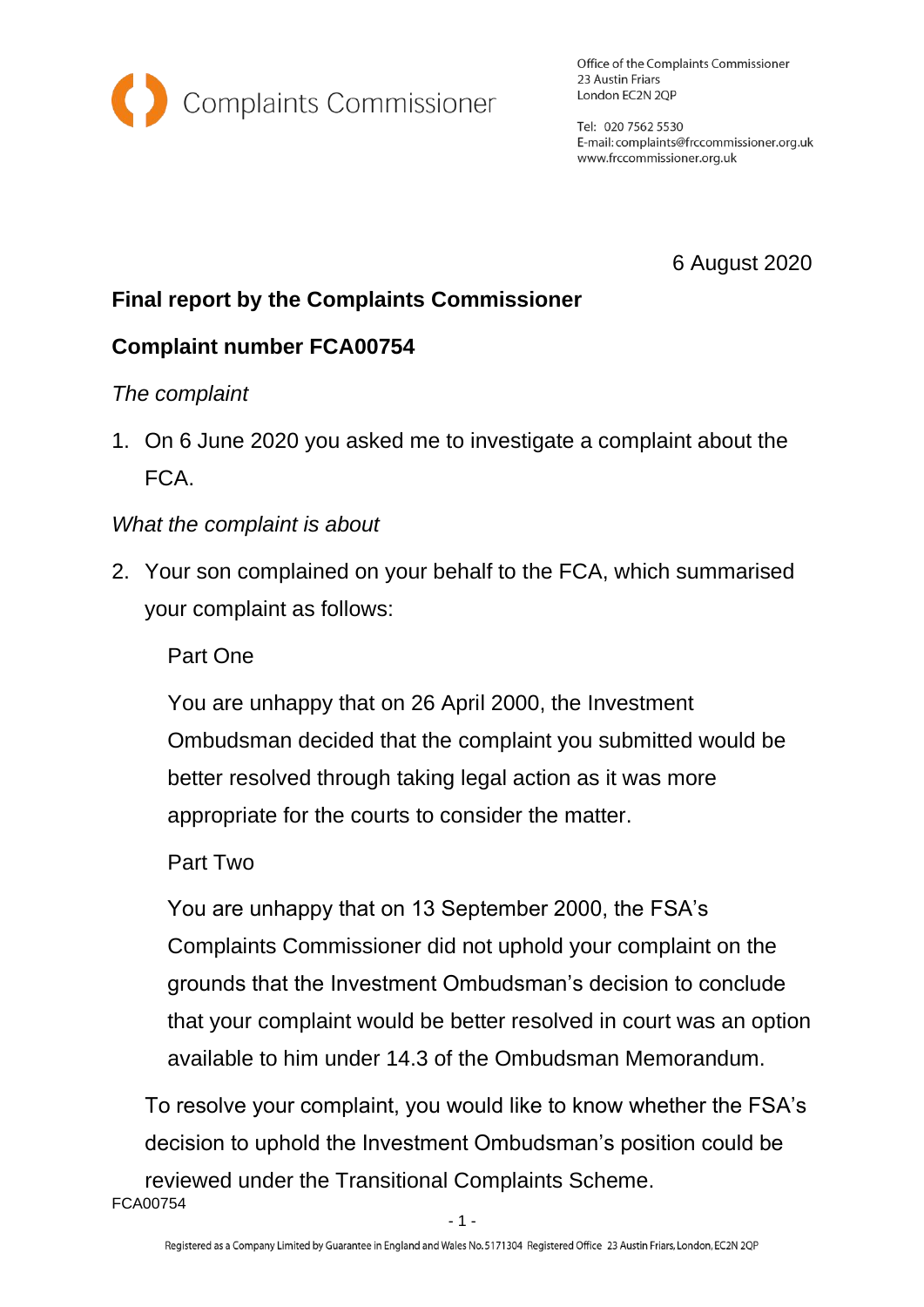#### *What the regulator decided*

- 3. With regard to part one of your complaint, the FCA said the (in)actions of the Investment Ombudsman do not fall within the relevant functions of either the FCA or FSA. and therefore it would be unable to investigate this part of your complaint.
- 4. With regard to part two of your complaint, the FCA declined to investigate under the transitional scheme as it considered that the scheme was not put in place to revisit the FCA's historic actions or previous commissioners' decisions. The FCA also said that the matters you raise had been investigated by the then Complaints Commissioner in 2003 and that I had declined to reopen the matter in 2015.

#### *Why you are unhappy with the regulator's decision*

- 5. Your son wrote to me on your behalf to say that:
	- a. You have queried the FCA's position that the Transitional Scheme was not put in place to review the FCA's historical actions.
	- b. You feel that the matters you raise fall under the relevant functions of the FCA.
	- c. You point out that the Complaints Commissioner's decision in 2003 did not constitute an investigation as the Commissioner declined to investigate the complaint.
	- d. You do not feel that your complaint is out of time as you have corresponded with the FSA/FCA on these matters over a period of years.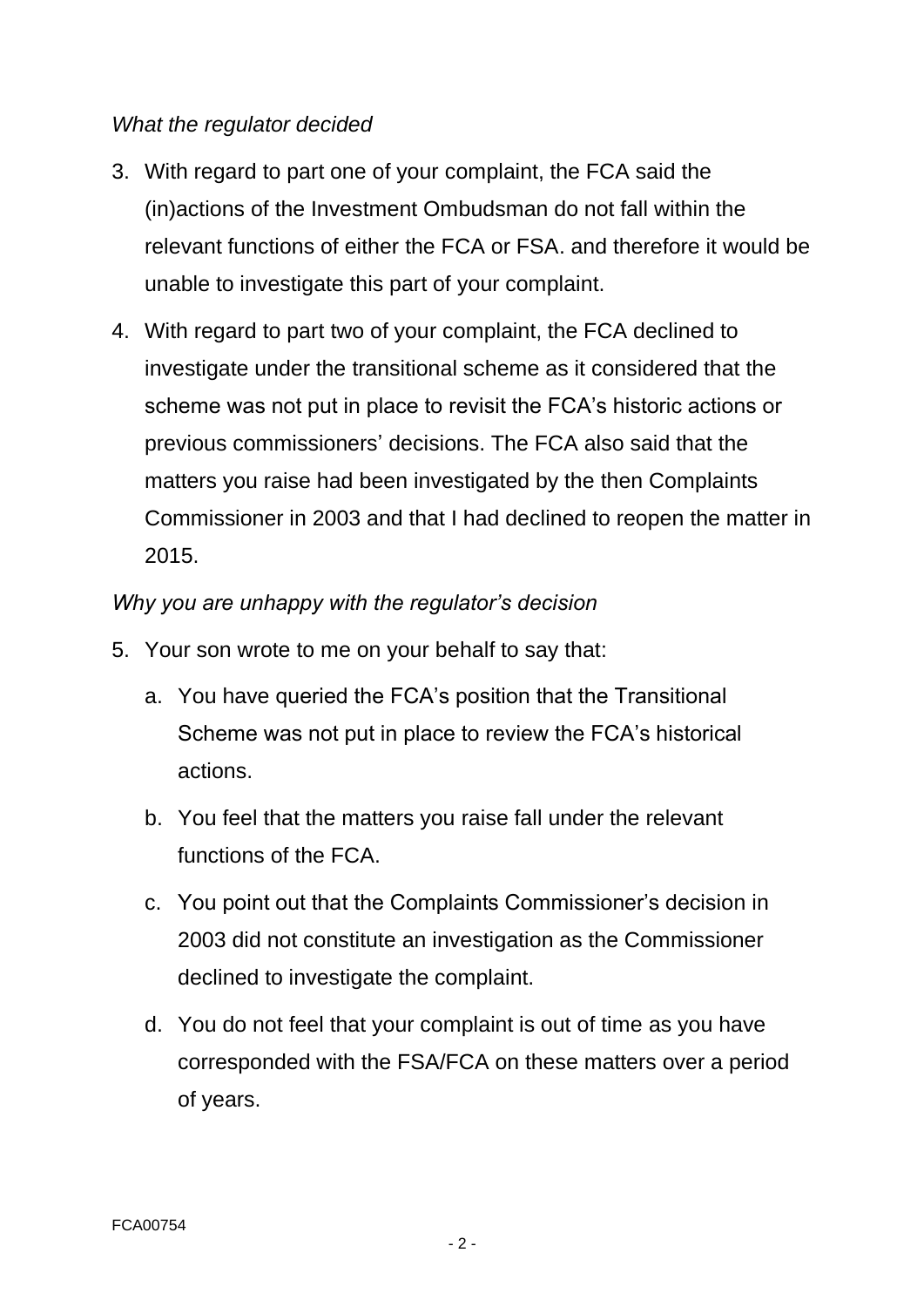#### *My analysis*

- 6. The background to your complaint is that you disagree with a decision made by the Investment Ombudsman in 2000 that your complaint would be better resolved in court. You consider that the Ombudsman delayed issuing a decision on your complaint and you do not understand how the Ombudsman reached that decision.
- 7. You complained about this to the FSA and the then Complaints Commissioner issued a decision to you on 13 September 2000 in which he did not uphold your complaint. He said that 'Whilst it is not for the FSA - or me - to judge whether the Investment Ombudsman was right to conclude that your case would be better resolved in court, there is no doubt that such a judgement is an option available to him under 14.3 of the Ombudsman Memorandum'.
- 8. You did not agree with this decision and have since raised the matter again with the FCA and the Commissioner. The Commissioner reviewed your representations in 2003 and concluded she could not assist you. You raised the matter again in 2014 and 2017 and I declined to reopen the investigation.
- 9. In your response to my preliminary report you challenge the basis on which earlier decisions were made, and disagree with the FCA's characterisation of your complaint. I am afraid that this does not alter my view. Your complaint relates to historical matters which have been repeatedly reviewed, and I can see no grounds for reopening the complaint.

#### *My decision*

10.I am sorry to disappoint you, but my decision not to reopen your complaint stands.

- 3 -